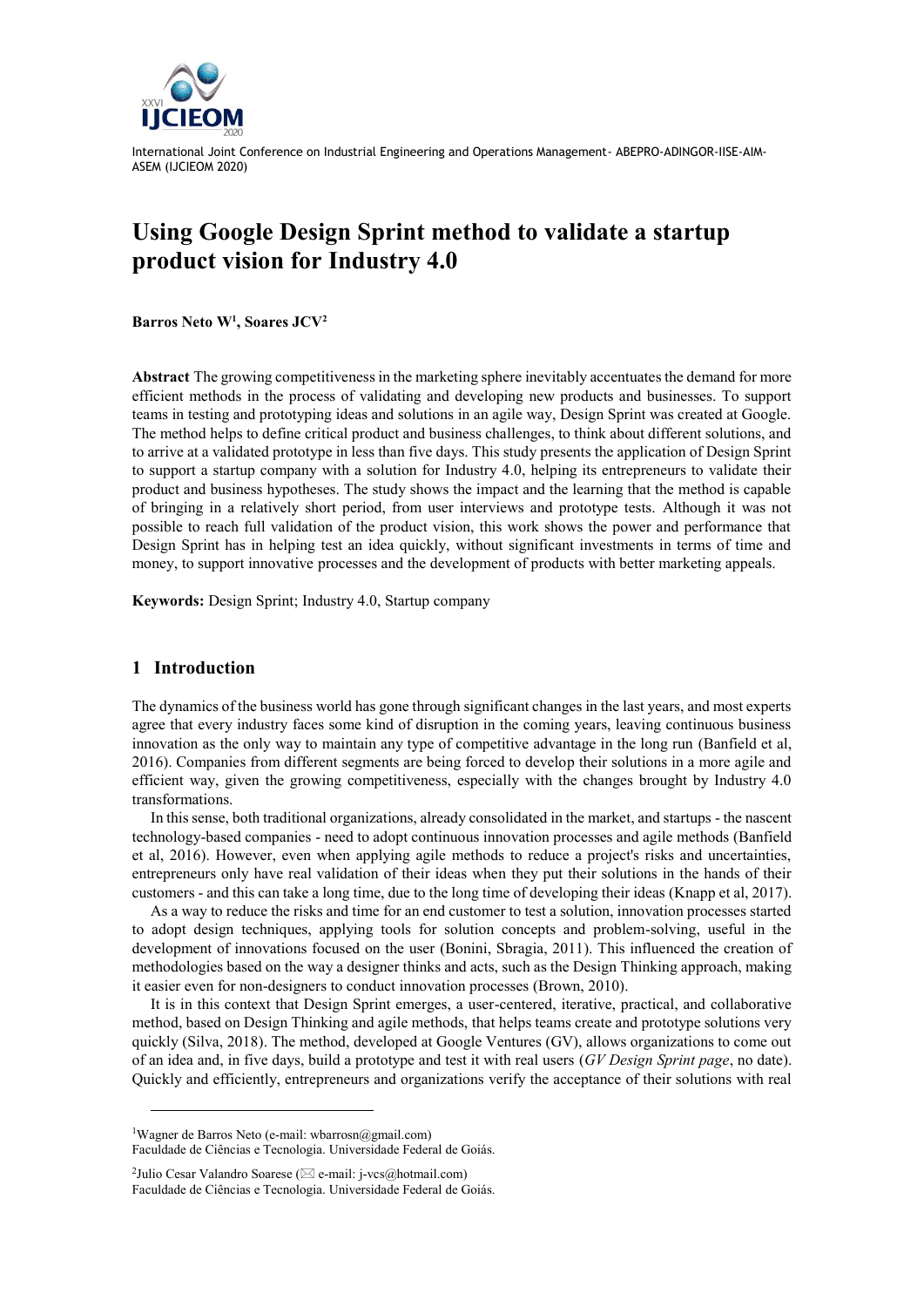

customers and answer critical business and product questions, without the need for significant investments of time and resources (Knapp et al, 2017).

The method became known worldwide after the publication of the book *Sprint: how to solve big problems and test new ideas in just five days* (Knapp et al, 2017), having already been adopted by companies in different sectors, helping creating and improving physical and digital products, services and strategies (*GV Design Sprint page*, no date). However, because these projects often involve strategic and confidential aspects, there are few cases published in the academic literature. Having said these considerations, the objective of this work is to present the application of Design Sprint as a support tool in the validation of the product vision of the startup IndustryCare, which aims to help industries reach the stage of Industry 4.0, helping them generating and managing the data of their machines and processes.

## **2 Literature review**

#### *2.1 Agile Methods and Design Thinking*

The Agile Methods represented a milestone for management, allowing teams to systematically achieve both an execution discipline and continuous innovation, something that was impossible with a hierarchical bureaucracy (Denning, 2013). Agile methods are *incremental*, *cooperative*, *straightforward*, and *adaptive*. *Incremental* due to small versions and rapid development cycles; *cooperative* because of the close relationship and interaction between the client and the development team; *straightforward* because the method itself is simple to learn and has sufficient documentation; and *adaptive* due to the ability to make last-minute changes during the project (Abrahamsson et al, 2003).

*Design Thinking* is a creative framework for solving complex, unknown and challenging problems. It generates potential solutions to a problem, helping in the creation of better products and services (Gruber et al, 2015). It is a useful tool that applies creative and critical thinking to understand, visualize, and describe problems and then develop practical approaches to solving them (Brown, 2010). It aims, through usercentered design, to capture what is desirable for people, what is technically possible and feasible for business, and convert it into consumer benefit and commercial value (Brown, 2008).

# *2.2 Design Sprint*

The Design Sprint is a five-day process designed to answer critical business questions through design, prototyping, and testing ideas with customers (*GV Design Sprint page*, no date). The process mixes notions typical of the design domain - such as drafts or storyboarding - with others that are closer to management such as time-boxed tasks, productivity, and individual work - in one unique way (Alba, 2018). It quickly aligns teams under a shared vision, with clearly defined goals and deliverables, being a tool for developing hypotheses, prototyping an idea and testing it soon with the least possible investment in a more realistic scenario (*Design Sprint Kit page*, no date).

The method can be used in different situations, from early-stage to more mature projects (Banfield et al, 2016). In nascent projects, it helps to create the concept of a new solution and to explore several opportunities. In existing and more mature projects, Design Sprint can be a tool to update or improve a solution (Banfield et al, 2016). Best known for injecting speed and innovation in product development, the method can also be used to create new processes, create or update a brand, or even define a vision for the impact that an organization wants to bring to the world (*Design Sprint Kit page*, no date). Google Ventures (GV) has already applied Sprints to hundreds of companies, such as Nike, Flatiron Health, and Medium, helping them to enter new markets, design new products, develop new features, define marketing strategies, and much more (*GV Design Sprint page*, no date).

The process starts with a big challenge to be solved and goes through several activities (see Table 1). Each exercise builds upon each other, helping participants start by defining a specific problem to be solved, finishing the Design Sprint with a validated prototype (Knapp et al, 2017).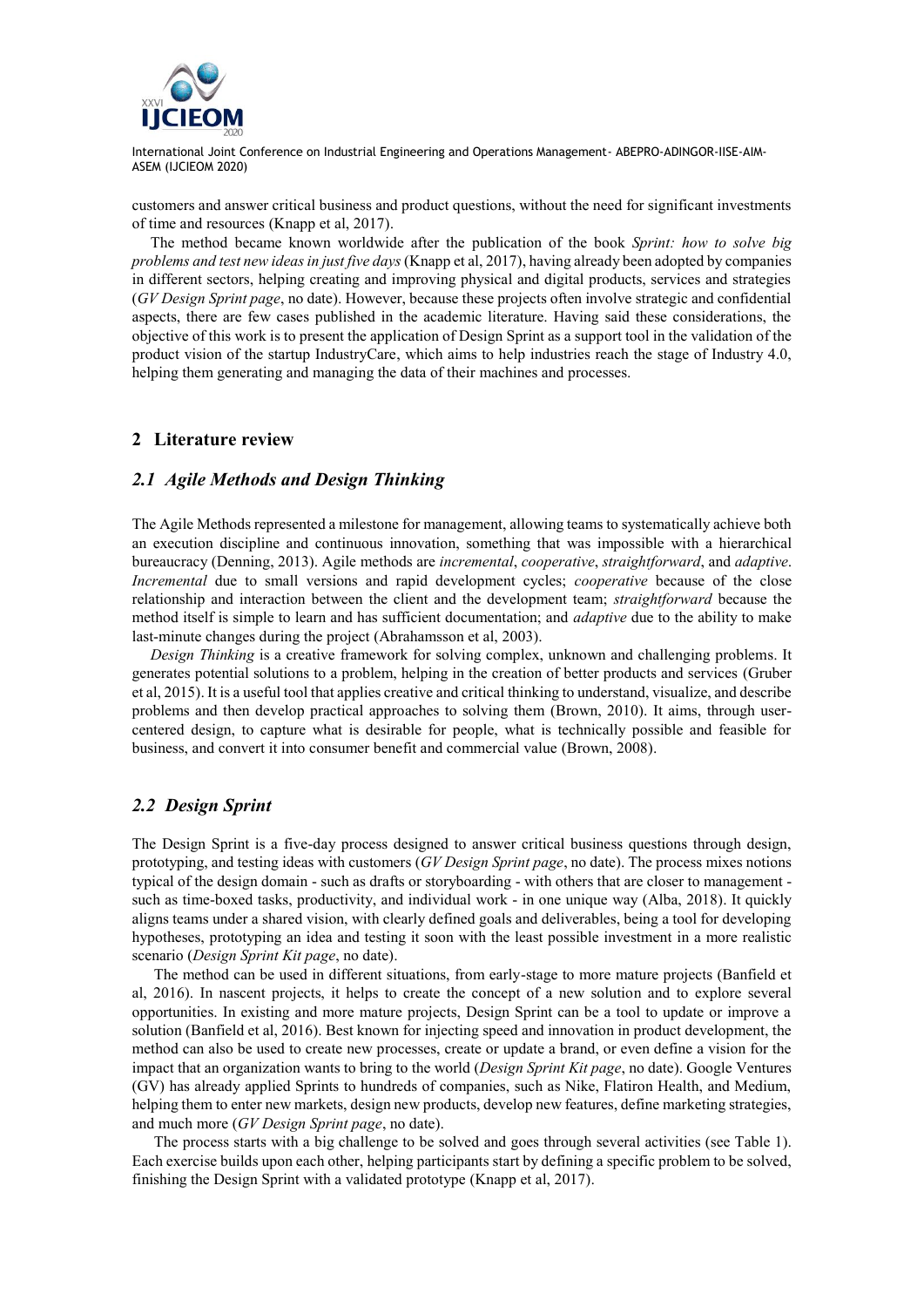

| Day              | Activities                                                                                                                                                 |
|------------------|------------------------------------------------------------------------------------------------------------------------------------------------------------|
| Day 1: Monday    | Establish a common understanding of the context. Identify the critical areas and<br>choose the questions you will be able to tackle in this Sprint.        |
| Day 2: Tuesday   | Expand and explore the solution space for the selected question(s).                                                                                        |
| Day 3: Wednesday | Quickly decide on a solution. There may also be several alternatives. Create<br>storyboards for the test. Specify the details according to the storyboard. |
| Day 4: Thursday  | Implement the solution(s) as a testable mockup / prototype. Different aspects<br>might also be tested with different mockups/prototypes.                   |
| Day 5: Friday    | Run tests with real users. Observe and learn.                                                                                                              |

**Table 1** Design Sprint major activities (Riedewald et al, 2018)

The systematic was detailed in the Sprint book (Knapp et al, 2017), helping to spread knowledge about the applicability of the method. It is divided into five stages: (i) understanding and defining the problem; (ii) divergence and proposition of different ideas; (iii) voting on the best idea; (iv) prototyping the solution; and (v) validating the prototype with real users, obtaining answers to critical business and product challenges (Knapp et al, 2017). The Sprint book is a practical guide for answering critical business questions, for teams of any size, from small startups to Fortune 100 companies, from teachers to nonprofits, serving everyone with a great opportunity, problem, or idea they need responses as quickly as possible (*GV Design Sprint page*, no date).

Design Sprint is relatively new, and the literature is not vast with publications. However the researches available give a glimpse of the variety of situations where the method can be applied: designing and testing new products (Martinez et al, 2018, Pinto et al, 2020, Ferreira et al, 2019, Bianchi et al, 2019), new learning tools (Ferreira, Canedo, 2020), services (Rontti, 2016), process improvement (Perpetuo, 2018) and even behavior change (Colusso et al, 2018). There are also publications of adaptations from the original 5-day Design Sprint (Riedewald et al, 2018, Petolta, 2017, Southhall, 2019), demonstrating that it is also possible to obtain learnings and evolving an idea/solution with these adaptations. We highlight the versions from companies such as McKinsey, with its adapted version called Concept Sprints (McKinsey, 2018) and AJ&Smart's Design Sprint 2.0, a 4-day version of the method (Courtney, 2018), endorsed by Design Sprint creator Jake Knapp (*The Sprint Book Masterclass page*, no date).

## **3 Methodological procedures**

This study goal was to apply Design Sprint 2.0 to test the solution of a startup company, helping to quickly build a prototype, get answers to critical business questions. The action-research procedure was adopted since the author was a participant (facilitator) of the Design Sprint, being, therefore, an interventionist research (Vergara, 1997).

Concerning its goals, this work is exploratory and descriptive since it is carried out in an area in which there is little accumulated and systematized knowledge (Vergara, 1997). Perhaps, because the Design Sprint method is relatively new, with few academic works developed with the perspective of analyzing and implementing it, this work is also descriptive because it aims to describe the characteristics of a specific phenomenon, in this case, the application of the method to help in a startup company's validation process.

As for the approach, it is a qualitative research, in which, through observations to the organization, evidence is collected, having direct contact between the researcher and the researched environment [30]. One point of qualitative research is that the interest is to unveil the course of events that culminate in the results studied, not only the results themselves, but how they came to them, enabling the explanation of how and not just what (Fleury et al, 2012). This is in line with the proposal of this study, to show the application of Design Sprint in the specific case of a product vision validation, showing the paths taken and the reasons for reaching particular results.

By applying the method, it was possible to gather product and business insights, which converged to the creation of a prototype. With the presentation of the prototype in a user test, in an interview format, it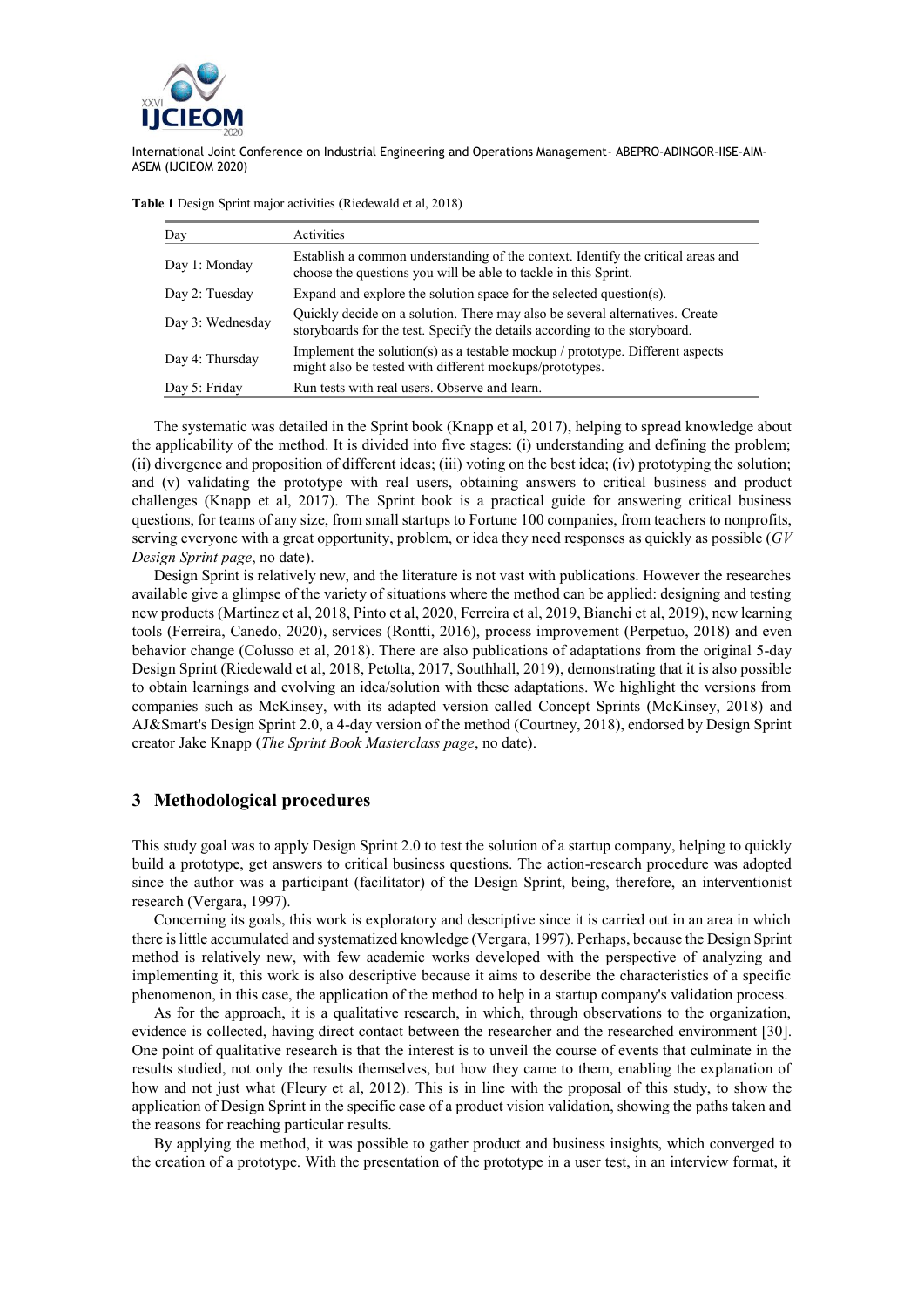

was possible to extract qualitative information and make inferences about the prototype and critical aspects of the business.

# **4 Results and discussion**

## *4.1 Case study*

The present case study is with IndustryCare (*IndustryCare page*, no date), a Brazilian startup company that was born to help industries in the generation and management of their factory floor data, assisting enterprises to reach the Industry 4.0 stage. The founding team applied the Design Sprint method to validate the product vision and test its desirability, helping to accelerate the learning and software development cycle.

The solution idealized by IndustryCare is to work with a Platform-as-a-Service (PaaS) model, integrating Hardware, Software, and Specialized Services:

*Hardware*: IndustryCare assumes all CAPEX of Internet of Things (IoT) sensors and meters - from partners such as ABB, Siemens, Schneider, and others - and installs those IoTs in as many points as necessary. All communication infrastructure is IndustryCare's responsibility, and the startup guarantees data consistency and security.

*Software*: With the data collected, IndustryCare delivers to the industry an analytics dashboard in which it is possible to monitor, in real-time, the behavior and performance of machines and processes; monitor production and consumption indicators - the WAGES: Water, Air, Gas, Electricity and Steam. Since IndustryCare installs IoT sensors and meters in dozens of points in the industry, it will be able to create an *Industrial Big Data* and deliver a global overview of a factory plant, a production line, and specific equipment. With this analytics panel, the startup will help industries to become more efficient through (1) *visibility* - understand what is happening, (2) *transparency* - understand why it is happening, and (3) *predictability* - understanding what will happen. All of this to achieve *adaptability* (Fig. 1), through *Industrial Cognition*, and help industries to reach the final stage of Industry 4.0.



**Fig. 1** Stages in the Industry 4.0 development path (Schuh et al, 2017)

*Specialized Services*: IndustryCare works with an end-to-end process, from the implementation to the execution of improvement projects.

The big challenge for the founding team was to validate the product vision, helping the entrepreneurs to reduce uncertainties in business and product development. With this goal and challenge, the 4-day Design Sprint 2.0 method was applied.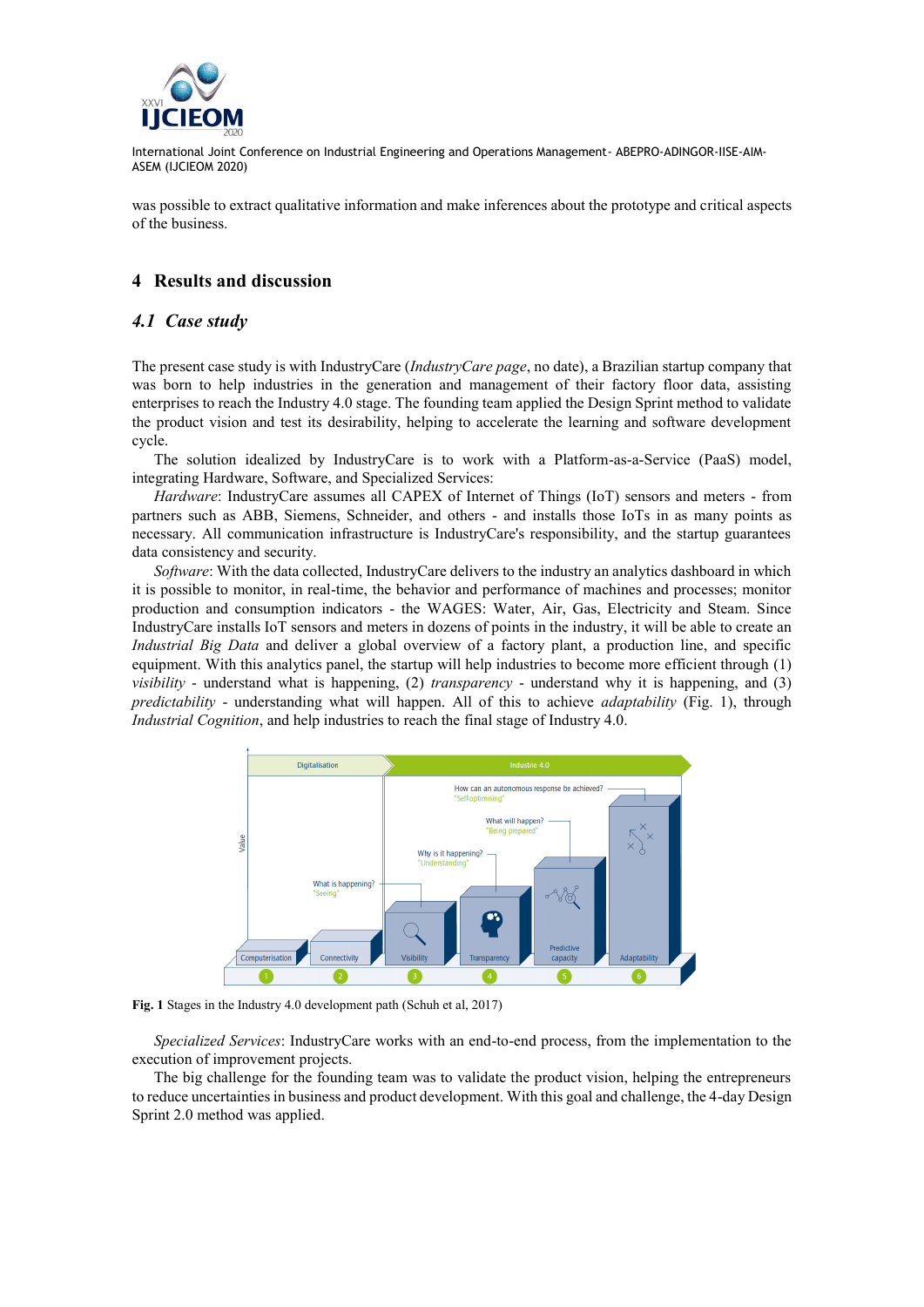

# *4.2 Design Sprint 2.0 process description and analysis*

### **4.2.1 Day 1**

The first Design Sprint exercise is to understand the challenges that the team faces. It starts with a specialist interview: each team member presents his point of view, for 10 minutes, regarding the challenges and problems that the organization faces. While one member speaks, the other takes notes, on post-its, rewriting the issues in the format "How Might We" (HMW). After each member presented their point of view about the challenges, they placed the HMW post-its on the wall, and each member received dot votes and chose the challenges they considered to be the most relevant to address during the Sprint.

Then, the team created a Two-year goal, from which each IndustryCare member wrote where he pictured the company would be in the future, from an extremely positive perspective. After aligning and defining the goal, the team raised the biggest obstacles that could prevent IndustryCare from reaching that goal. In this exercise, an analysis was made from an extremely negative perspective. The Two-year goal exercise idea is to reformulate the main obstacles in the form of a critical question for the business and product. At the end of Sprint, with the prototype tested with real users, these questions were reviewed and answered objectively (Yes / No).

Having defined the Sprint Challenges, Two-year goal, and Sprint Questions, the team went on to the exercise of drawing the Sprint Map. The map (Fig. 2) provides a view of how the end-user (industry client) interacts with IndustryCare's platform - how he discovers, learns, uses, and what he wants to accomplish by using the solution.

With the map drawn, the participants put the Sprint Challenges post-its in their respective user interactions on the map, which helped the team visualize where the business/product problems were concentrated, helping to create solutions focused on solving those specific challenges of that region/interaction. The area chosen was the one related to the visualization of data in real-time on the dashboard, monitoring the performance and behavior of the industry's machines and processes.



**Fig. 2** IndustryCare Sprint Map

The following exercise was Lightning Demo, in which members sought inspirations for solving the challenges of the targeted region of the map. Then, the team started the activity 4-step Sketch: with a notetaking, doodling, trying rapid variations, and finally sketching a solution concept with more details.

## **4.2.2 Day 2**

The solution concepts made on the first day were exposed and presented, creating a heat map with dot votes on the solutions, showing dashboard ideas that could be helpful for industries to monitor in real-time their processes and machines performance and behavior. The heat map exercise helped to show which features ideas were most attractive to the team members.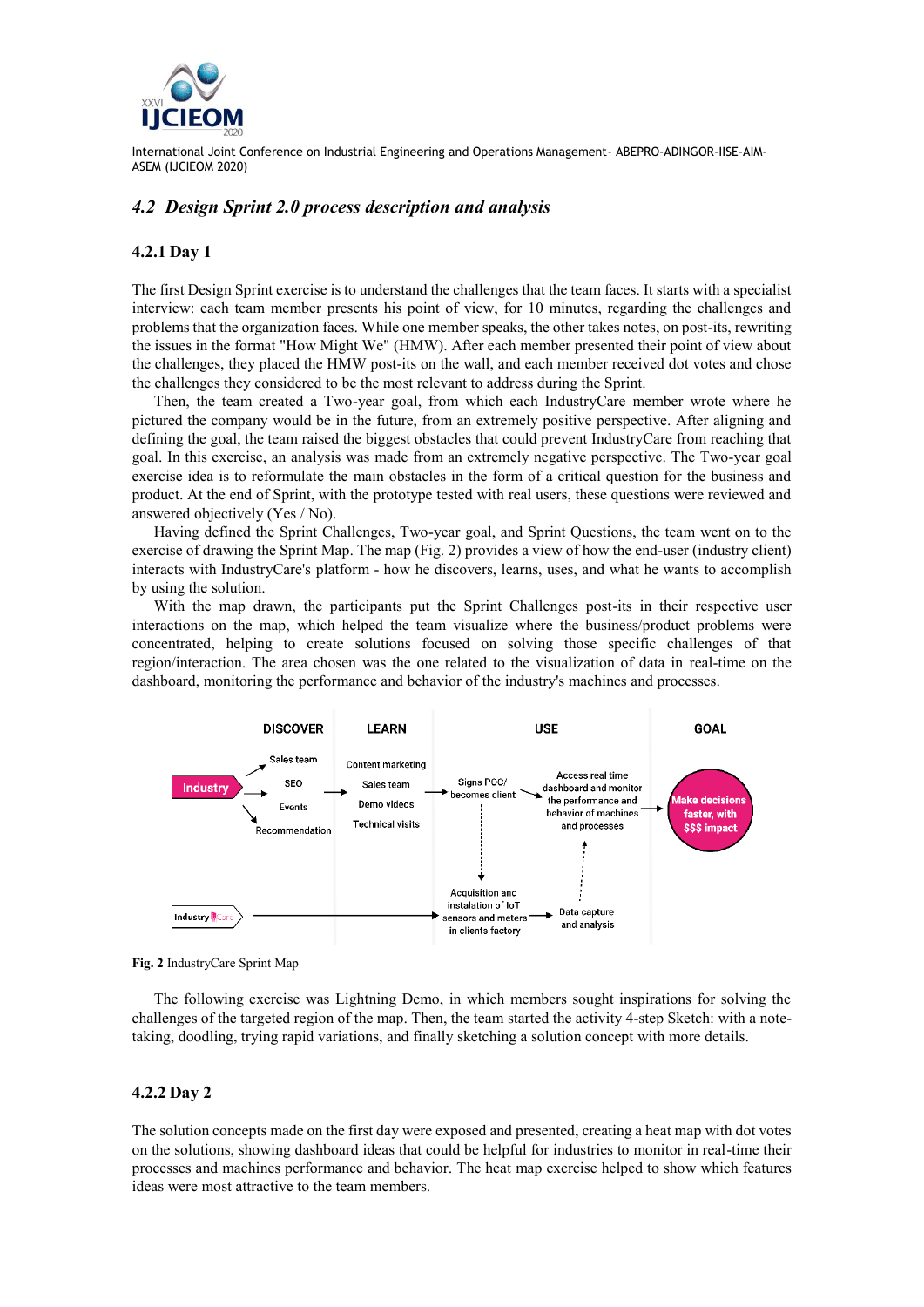

After creating a heat map, the team chose the best solution to prototype and created its storyboard, with a script to detail the interactions that the prototype would address with the user to answer the Sprint Questions.

## **4.2.3 Day 3**

On the third day, the participants created the prototype's screens and interactions, based on the definitions and specifications raised in the storyboard. The team used Adobe XD (*Adobe XD page*, no date) software to create a high-fidelity prototype (Fig. 3), which simulated the navigation experience of IndustryCare's dashboard, with key indicators of a factory: energy consumption, total savings, energy baseline, productive time, OEE, efficiency and operation rates, among others.



**Fig. 3** One of the prototype's screens

IndustryCare entrepreneurs' network was accessed to recruit users for the prototype test, bringing professionals with extensive experience in the industry to evaluate and give feedback on the conceptual prototype. Five people were recruited, as recommended in the Sprint book (Knapp et al, 2017), based on the study that it is possible to raise 84.3% of usability problems with this number of users (Nielsen, 2000). The recruited interviewees represented some of IndustryCare's user personas: industrial, maintenance and utilities managers and energy efficiency experts.

#### **4.2.4 Day 4**

On the last day of the Sprint, the team ran five interviews with users to test the developed prototype. The interviews were online, via videoconference, and lasted, on average, 1 hour. Each interviewee received a link to access the prototype, and through screen sharing, it was possible to follow his navigation of the prototype, performing previously defined tasks.

With the interviews and user testing, the team detected some issues and opportunities for improvement, including the best way to navigate and analyze data from a global perspective (i.e., plant view) to a granular perspective (i.e., production line or equipment view). The team learned during the prototype test that different personas have a specific interest in some metrics. They discovered that it would be interesting if the platform had some sort of personalization to highlight some metrics depending on who's accessing it (i.e., industrial manager, maintenance).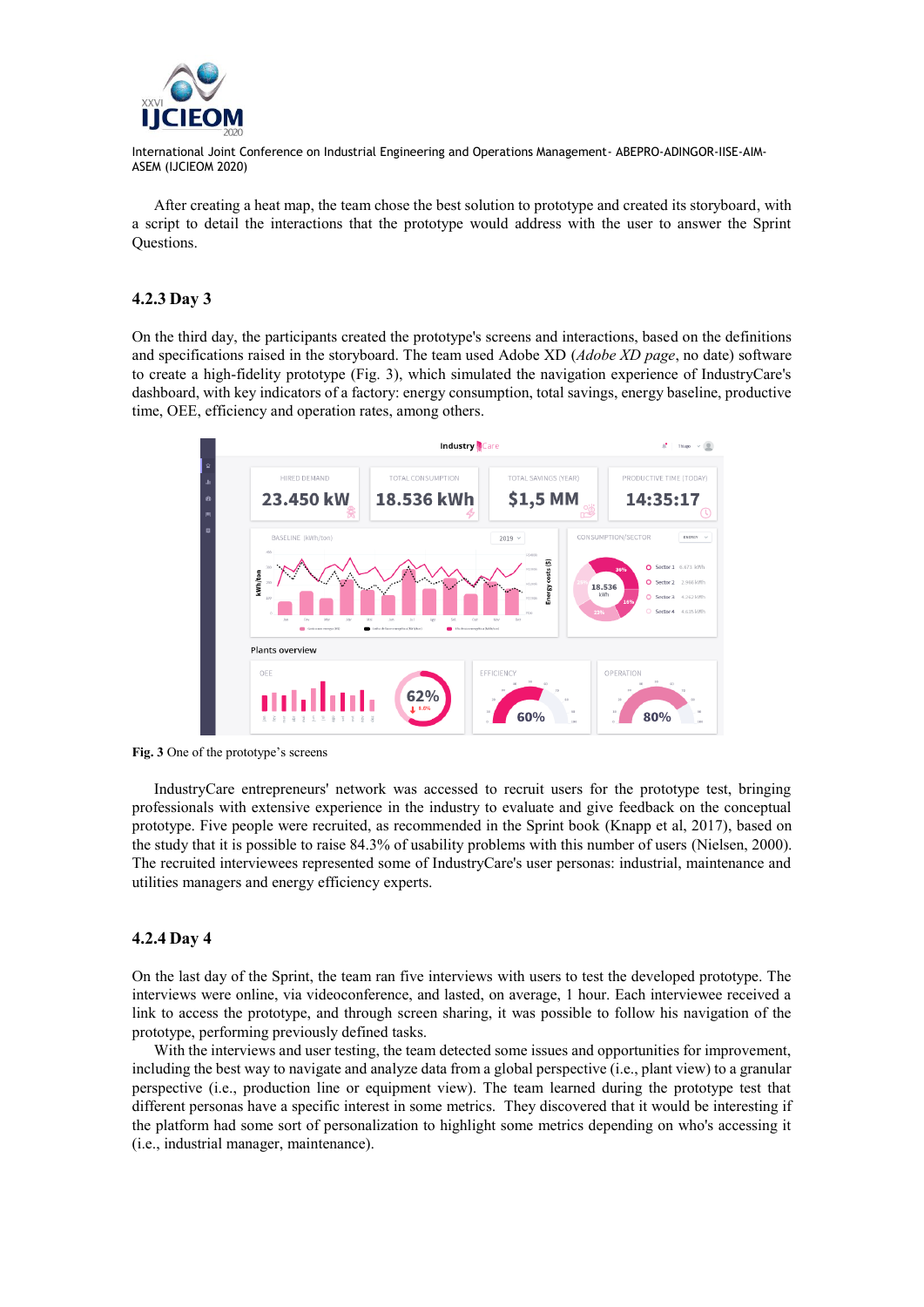

Based on the lessons learned from the interviews, the team returned to the Sprint Questions, which took into account the main obstacles that could prevent IndustryCare from reaching its two-year goal and evaluated if their solution was on the right track, as they previously thought.

## *4.3 Process analysis*

By using AJ&Smart Design Sprint 2.0, which runs in 4 days instead of the original 5-day, the researcher and the other entrepreneurs from IndustryCare were able to accelerate their learning and validation of the startup's product vision. The main benefit of this shorter Design Sprint version is that it made it easier to gather the startup's stakeholders (CEO, Sales, Developers), demanding less time to reach the goal of learning. That is possibly one of the reasons that helped AJ&Smart successfully applied its adapted version in large organizations around the world – such as LEGO, Lufthansa, UN, Adidas, among others (*AJ&Smart page*, no date).

With an agile ideation cycle of ideation, prototyping, and testing with real users, the desirability of the solution could be verified with interviewees, giving greater security in the development of the product and business.

Despite the many learnings and positive general feedbacks, with demonstration of acceptance of the application, only one iteration of Design Sprint was not enough to answer all critical business questions raised. To obtain the answers and learnings that the Sprint was not able to bring, it is recommended as a next step to execute a second cycle of the process (iteration Sprint), using the learnings and insights from these interviews to refine the ideas and prototype and test again with five other users. With an iteration Sprint, IndustryCare entrepreneurs could gather more information that will help them answer critical business and product questions, reducing considerably the risks and uncertainty that are very common with startup companies building innovative business models and products.

## **4 Final considerations**

The application of Design Sprint at IndustryCare reinforced the great utility of the method as a support tool in the validation of a business idea, helping entrepreneurs to obtain learning and progress quickly. With the series of activities that the process brings, it was possible to test the application's proposal and raise the most attractive points in the eyes of industry stakeholders, in addition to mapping interactions and features that still need improvement.

Design Sprint's success can be measured in different ways, which are: 1) Preventing failure, 2) Getting validation, 3) Getting some validation, some things to fix, and 4) Getting invalidation (Banfield et al, 2016). In this context, IndustryCare's Sprint was a success, getting some validation and finding out quickly what the entrepreneurs had to work in terms of product development.

Even though the team did not get a complete validation of their product vision, this research showed the power that the Design Sprint process has in helping to quickly test an idea, without significant investments of time and money, supporting innovation and the creation of better products.

The application of the adapted 4-day version of the method, created by Berlin's design agency AJ&Smart, brought good results in terms of the team's engagement and alignment with the challenges and goals of the business. It was possible to develop a high fidelity prototype and test it with users, gathering insights and feedback that helped the entrepreneurs see where improvements were needed.

This paper contributes to the literature bringing another successful case of Design Sprint application, especially in the development of new Industry 4.0 business solutions and technologies. Since Design Sprint results and impact have a subject and qualitative analysis, we recommend for future researches to find an objective and quantitative way to measure the efficiency and impact of the method on the company it was applied.